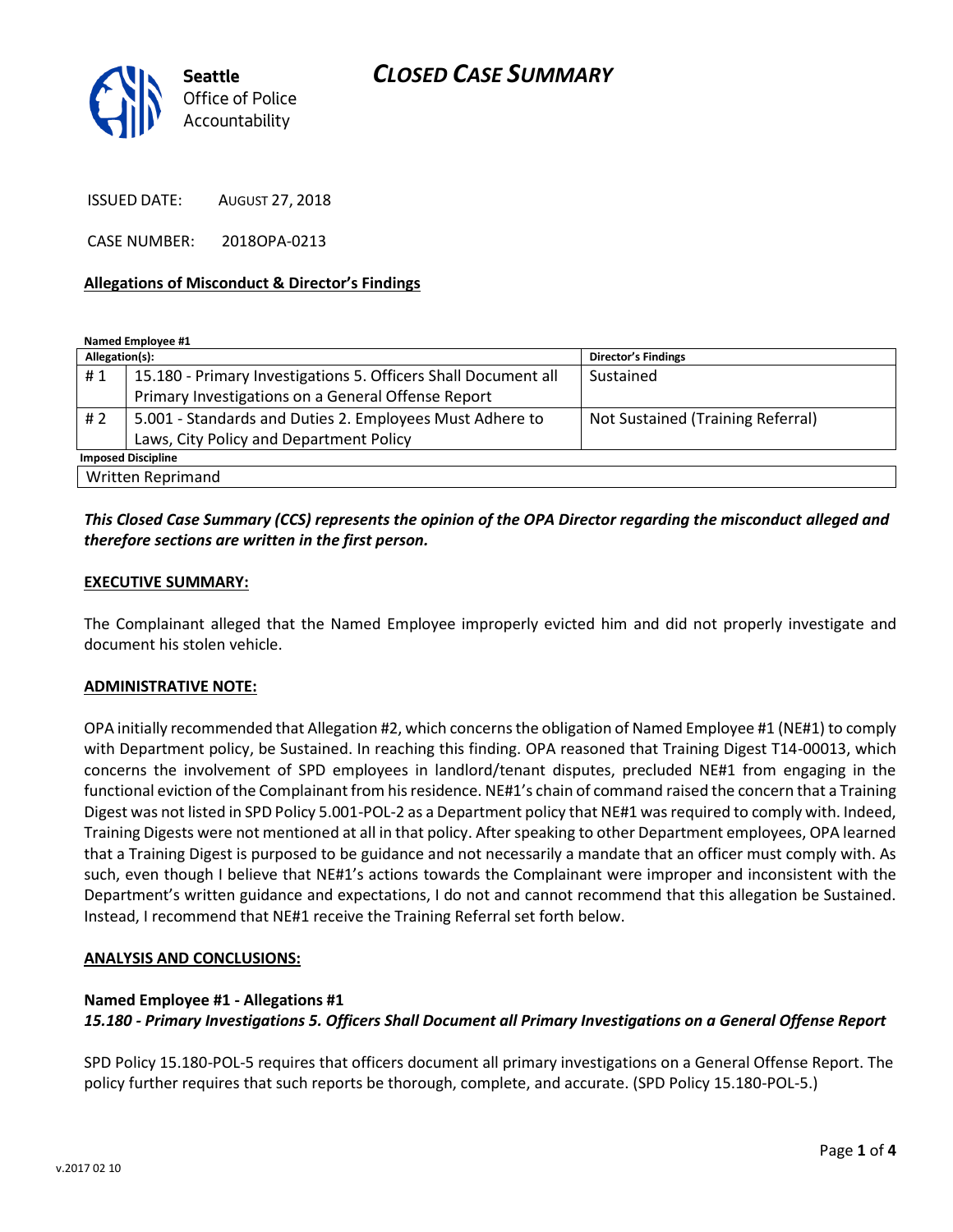



OPA CASE NUMBER: 2018OPA-0213

It was alleged that NE#1 may have failed to properly document this matter in his General Offense Report. While he did document the claimed assault that was the genesis for his initial response to the scene, there were three main alleged shortcomings in his report. First, NE#1's General Offense Report contained little detail and was not thorough and complete. Second, NE#1 failed to document the Complainant's claims concerning his vehicle that had allegedly been stolen. Third, NE#1 failed to include any information concerning the landlord/tenant dispute that was ongoing and his actions in this regard.

With respect to the thoroughness and completeness of the report, NE#1 provided little detail concerning the assault and what steps he took, if any, to locate the Complainant's roommate and her boyfriend. It appears that, once he learned that the roommate and the boyfriend had left the scene (in the Complainant's vehicle) his investigation into the assault concluded.

At his OPA interview, NE#1 recalled that the Complainant told him that his vehicle had been stolen. However, NE#1 stated that the Complainant subsequently told him that he had given the keys for his vehicle to his roommate and that she had driven the vehicle away. As such, NE#1 explained that he did not note in his report that the vehicle was stolen by the roommate because NE#1 knew that the roommate had been given lawful usage of the car by the Complainant. He further noted that he did include in his report that the roommate had\ possession of the vehicle and drove it from the scene.

NE#1 further told OPA that he did not document any of the facts surrounding the landlord/tenant issues in his report because he was under the impression that SPD officers did not generate reports concerning such issues and that this was the purview of the King County Sheriff's Office. He further did not document the fact that he directed the Complainant to leave the residence. He explained that this was because he did not view it as pertinent to the assault allegation.

While, as discussed below, NE#1 is correct that the King County Sheriff's Office, not SPD, handles evictions, this does not mean that officers are completely excused from documenting these matters in a General Offense Report. Indeed, Training Digest TD14-00013, which concerns officers' responses to landlord/tenant disputes, specifically requires that: "Officers shall complete a General Offense Report for landlord-tenant incidents involving possible criminal behavior." Here, the landlord was admittedly acting contrary to the law when she removed the Complainant's property from the residence, changed the locks, and denied him reentry. These acts constituted possible criminal activity in violation of SMC 22.206.180. As such, NE#1 was required to document these matters in his General Offense Report.

Even if I found that NE#1's report was thorough and complete and that he was excused in not including more detail concerning the assault and the "stolen" vehicle, his failure to document the possible criminal activity by the landlord was required by policy. When he did not do so, his General Offense Report was deficient and fell below the standard expected by the Department. As such, I recommend that this allegation be Sustained.

### Recommended Finding: **Sustained**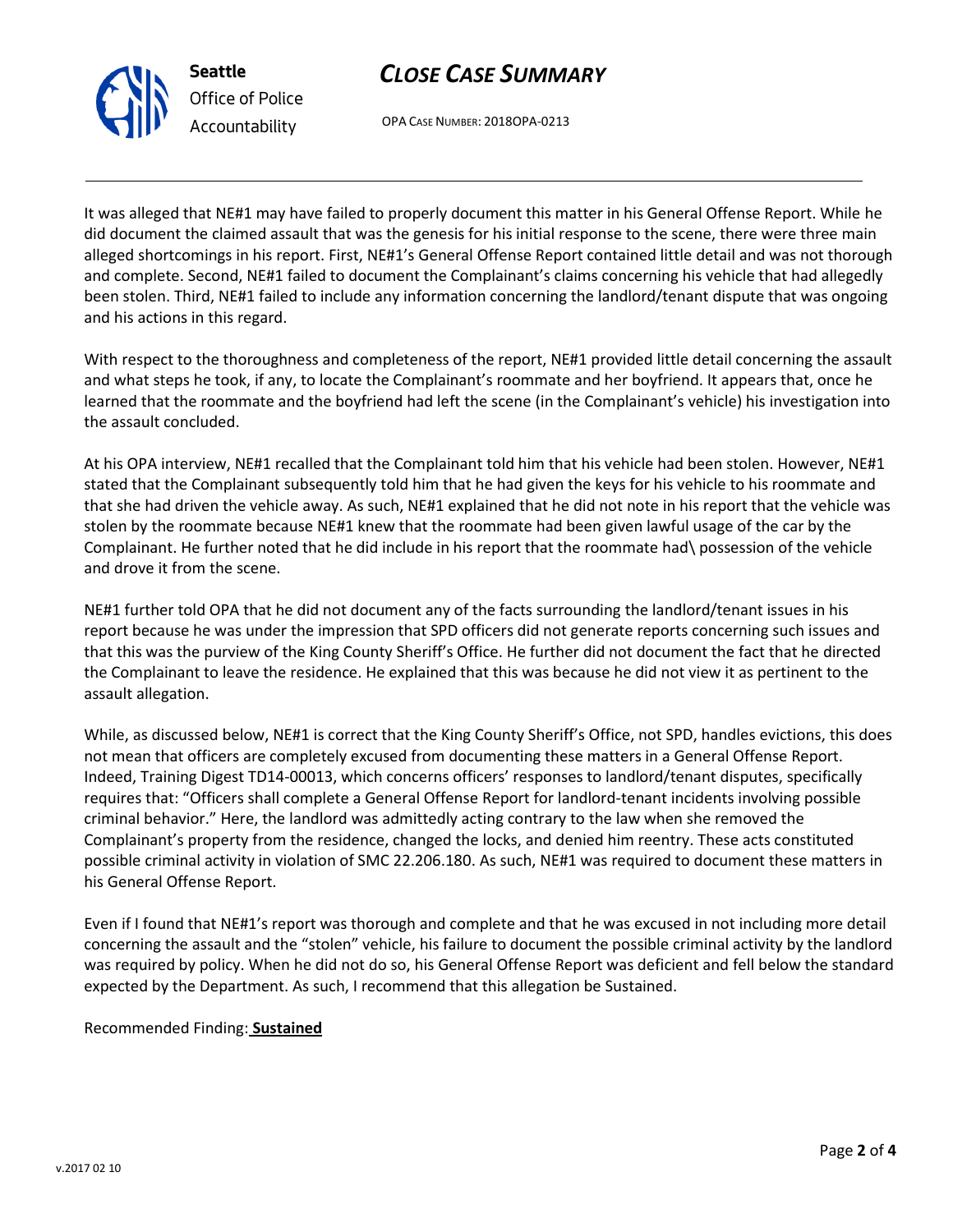## *CLOSE CASE SUMMARY*

OPA CASE NUMBER: 2018OPA-0213

## **Named Employee #1 - Allegation #2**

**Seattle**

*Office of Police Accountability*

### *5.001 - Standards and Duties 2. Employees Must Adhere to Laws, City Policy and Department Policy*

It is alleged here that NE#1 violated SPD policy and acted contrary to a Training Digest when he functionally assisted in the eviction of NE#1 from his residence. On the date in question, NE#1 and another officer were dispatched to a call of an alleged assault. When they responded to the location, they made contact with the Complainant. The Complainant had been in a fight with his roommate's boyfriend. He further contended that his vehicle had been stolen. As discussed above, the officers were later informed by the Complainant that he had given his car keys to his roommate and that she had driven it from the scene with her boyfriend inside.

While at the location, NE#1 spoke with the Complainant's landlord, who informed the officers that she was removing the tenants from the residence. The Complainant explained that several checks that he had given to his landlord were "bad" and that his landlord had given him a three-day notice, but that no other legal steps had been taken to effectuate the eviction. NE#1 stated in front of both the landlord and the Complainant that SPD does not facilitate evictions. At that time, however, the landlord was proceeding to remove the Complainant's belongings out of the residence. NE#1 entered the residence and instructed the landlord and those assisting the landlord to stop what they were doing. He informed the landlord that she could not remove the Complainant's property from the residence and that the landlord's actions constituted an "illegal eviction." The landlord disregarded NE#1's comments and responded: "I am changing the code and I can go to jail, that's fine."

The Complainant and the landlord began to verbally interact and NE#1 directed the Complainant to "go over there," separating them. NE#1 again told the landlord that proper legal steps needed to be taken before the Complainant could be evicted and the landlord responded: "I am not letting him in." The other officer at the scene also told the landlord to not remove the Complainant's property and further stated: "If you want to change the locks, change the locks." The other officer also told the landlord that the Complainant could sue based on the landlord's actions. As the incident progressed, NE#1 told the Complainant that he had five minutes to grab whatever he needed from his residence. NE#1 told the Complainant that when the five minutes expired, he was "out." NE#1 continued to monitor the Complainant while was in the residence, telling him that he needed to "go" and updating him on how much time was left before he had to leave. The Complainant stated that he did not have enough time to move his things out and NE#1 told him to leave. After additional time passed, NE#1 stated to the Complainant: "I advise you to grab…whatever the next thing you grab better be the most important thing because time's up." The Complainant continued to remain in the apartment looking for his belongings and trying to negotiate when he would pick up the remainder of his property (the residence appeared to still be full of his belongings). He complained that the eviction was illegal and the Complainant's friend, who was with him at that time, advised the Complainant to stay in the residence. The friend stated that the officers did not work for the King County Sheriff's Department and that there was no law authorizing the officers to remove the Complainant from his residence. The Complainant then reentered and remained in the residence.

In response to this, NE#1 stated: "Wait a minute, time out, time out, time out, hold up, hold up, come on, let's go, no, because it was a three-day notice and you were supposed to be out on the 23rd, let's go." NE#1 continued: "It's not convenient, that's fine, whatever. He had a three-day eviction notice and he was supposed to be out of here on the 23<sup>rd</sup>." The Complainant then exited the apartment and, a short while later, the officers left the scene.